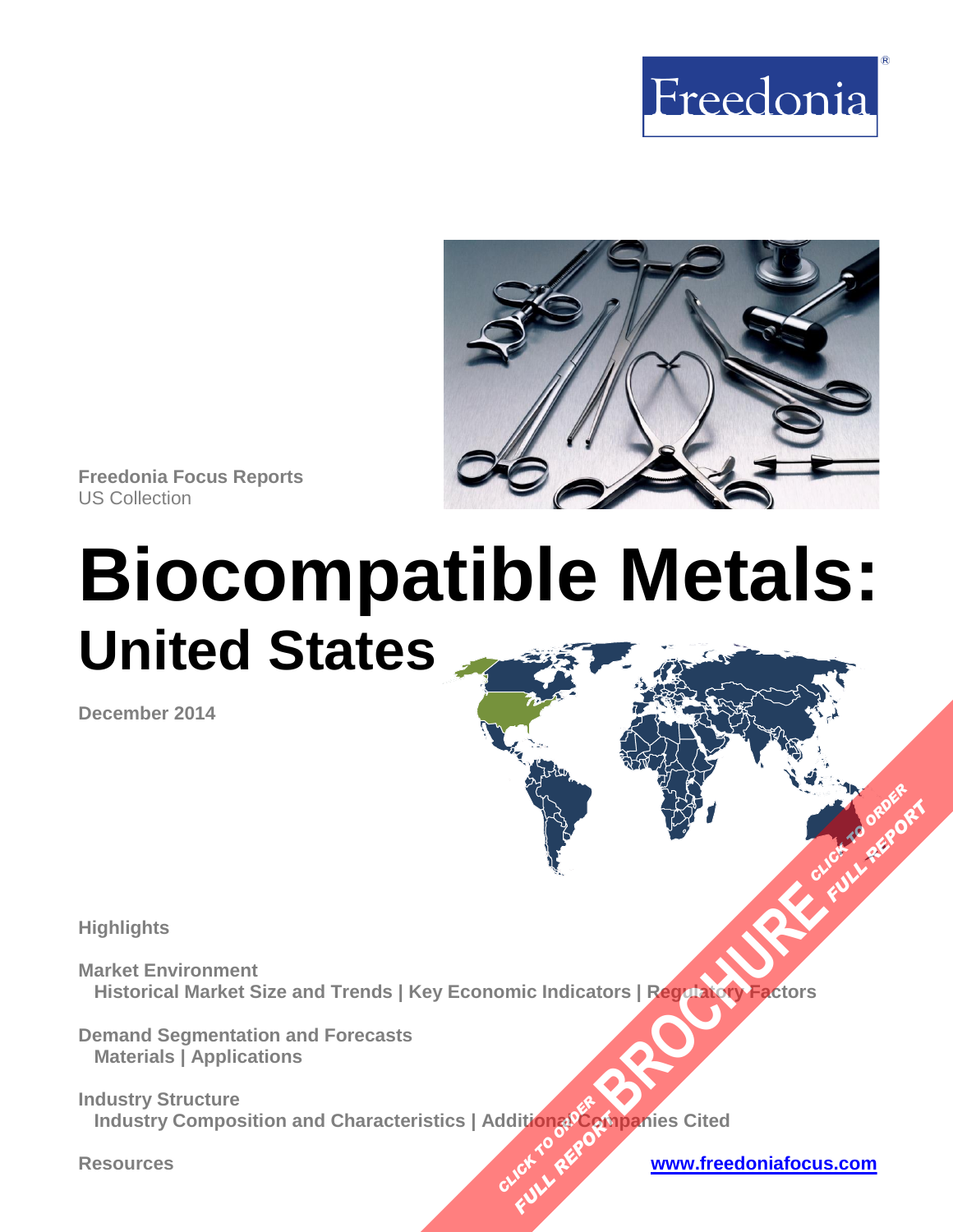### <span id="page-1-0"></span>ABOUT THIS REPORT

### Scope & Method

This report forecasts US biocompatible metal demand in US dollars at the manufacturers' level to 2018. Total demand is segmented by material in terms of:

- precious metals
- stainless steel
- titanium
- other metals such as cobalt, copper, nickel, niobium, and tantalum.

Total demand is also segmented by application as follows:

- dental products and materials
- surgical appliances and supplies
- surgical and medical instruments
- electromedical equipment.

To illustrate historical trends, total demand is provided at five-year intervals for 2003, 2008, and 2013; the various segments are reported for 2008 and 2013. Forecasts are developed via the identification and analysis of pertinent statistical relationships and other historical trends/events as well as their expected progression/impact over the forecast period. Changes in quantities between reported years of a given total or segment are typically provided in terms of five-year compound annual growth rates (CAGRs). For the sake of brevity, forecasts are generally stated in smoothed CAGRbased descriptions to the forecast year, such as "demand is projected to rise 3.2% annually through 2018." The result of any particular year over that period, however, may exhibit volatility and depart from a smoothed, long-term trend, as historical data typically illustrate.

Key macroeconomic indicators are also provided at five-year intervals with CAGRs for the years corresponding to other reported figures. Other various topics, including profiles of pertinent leading suppliers, are covered in this report. A full outline of report items by page is available in the [Table of Contents.](#page-3-0)

## Sources

*Biocompatible Metals: United States* (FF40054) is based on *[Biocompatible Materials](http://www.freedoniagroup.com/DocumentDetails.aspx?ReferrerId=FL-FOCUS&studyid=3223)*, a comprehensive industry study published by The Freedonia Group in December 2014. Reported findings represent the synthesis and analysis of data from various primary, secondary, macroeconomic, and demographic sources including:

- firms participating in the industry, and their suppliers and customers
- government/public agencies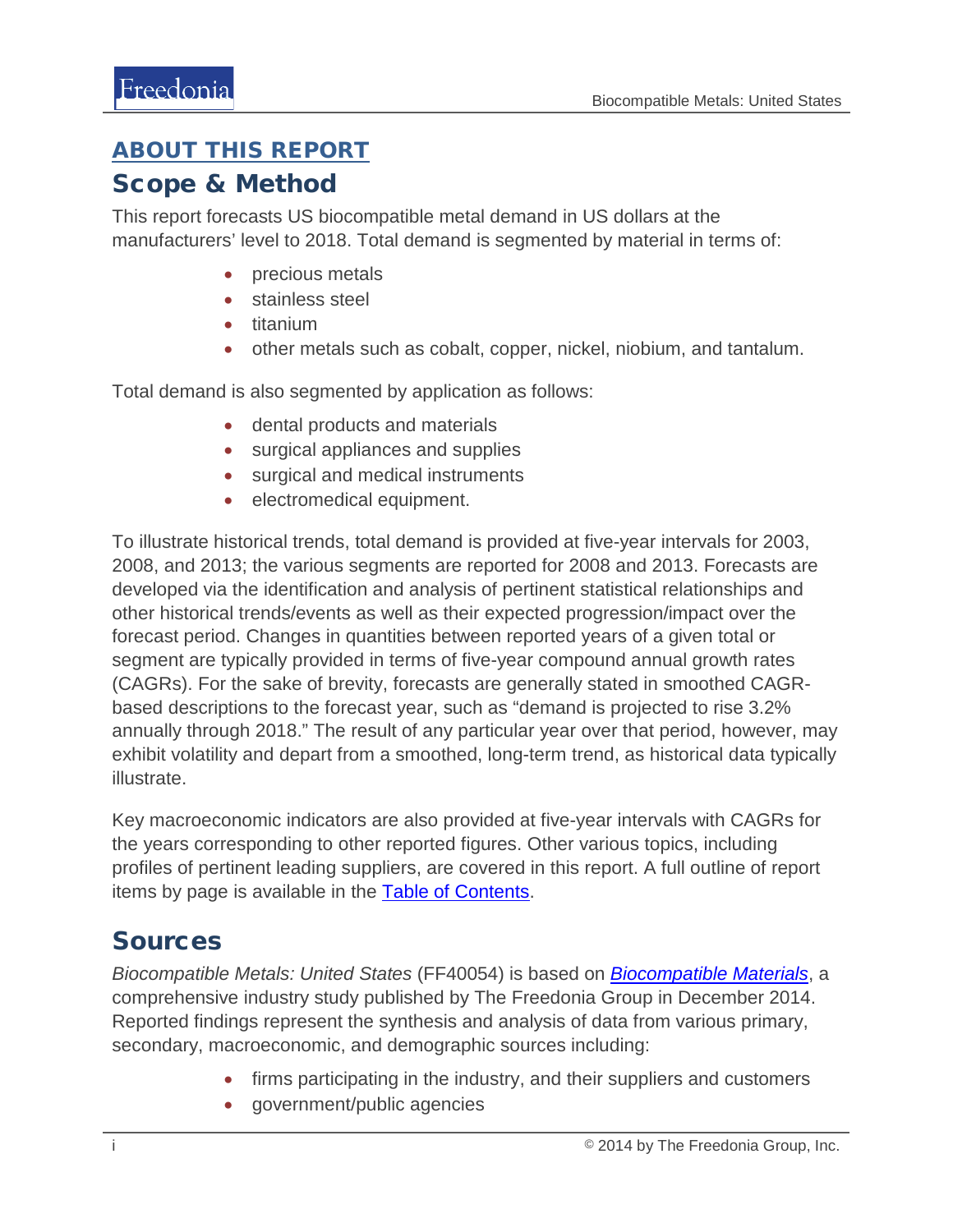- national, regional, and international non-governmental organizations
- trade associations and their publications
- the business and trade press
- The Freedonia Group Consensus Forecasts dated August 2014
- the findings of other industry studies by The Freedonia Group.

Specific sources and additional resources are listed in the **Resources** section of this publication for reference and to facilitate further research.

# Industry Codes

The topic of this report is related to the following industry codes:

| <b>NAICS/SCIAN 2007</b>                       |                                                                                       | <b>SIC</b>                     |                                                                                                                |
|-----------------------------------------------|---------------------------------------------------------------------------------------|--------------------------------|----------------------------------------------------------------------------------------------------------------|
| North American Industry Classification System |                                                                                       | <b>Standard Industry Codes</b> |                                                                                                                |
| 331421                                        | Copper Rolling, Drawing, and                                                          | 3351                           | Rolling, Drawing, and Extruding of Copper                                                                      |
|                                               | Extruding                                                                             | 3356                           | Rolling, Drawing, and Extruding of                                                                             |
| 331491                                        | Nonferrous Metal (except Copper and<br>Aluminum) Rolling, Drawing, and                |                                | Nonferrous Metals, Except Copper and<br>Aluminum                                                               |
| 339113<br>339114                              | Extruding<br>Surgical Appliance and Supplies Mfg<br>Dental Equipment and Supplies Mfg | 3842<br>3843                   | Orthopedic, Prosthetic, and Surgical<br><b>Appliances and Supplies</b><br><b>Dental Equipment and Supplies</b> |

# Copyright & Licensing

The full report is protected by copyright laws of the United States of America and international treaties. The entire contents of the publication are copyrighted by The Freedonia Group, Inc.